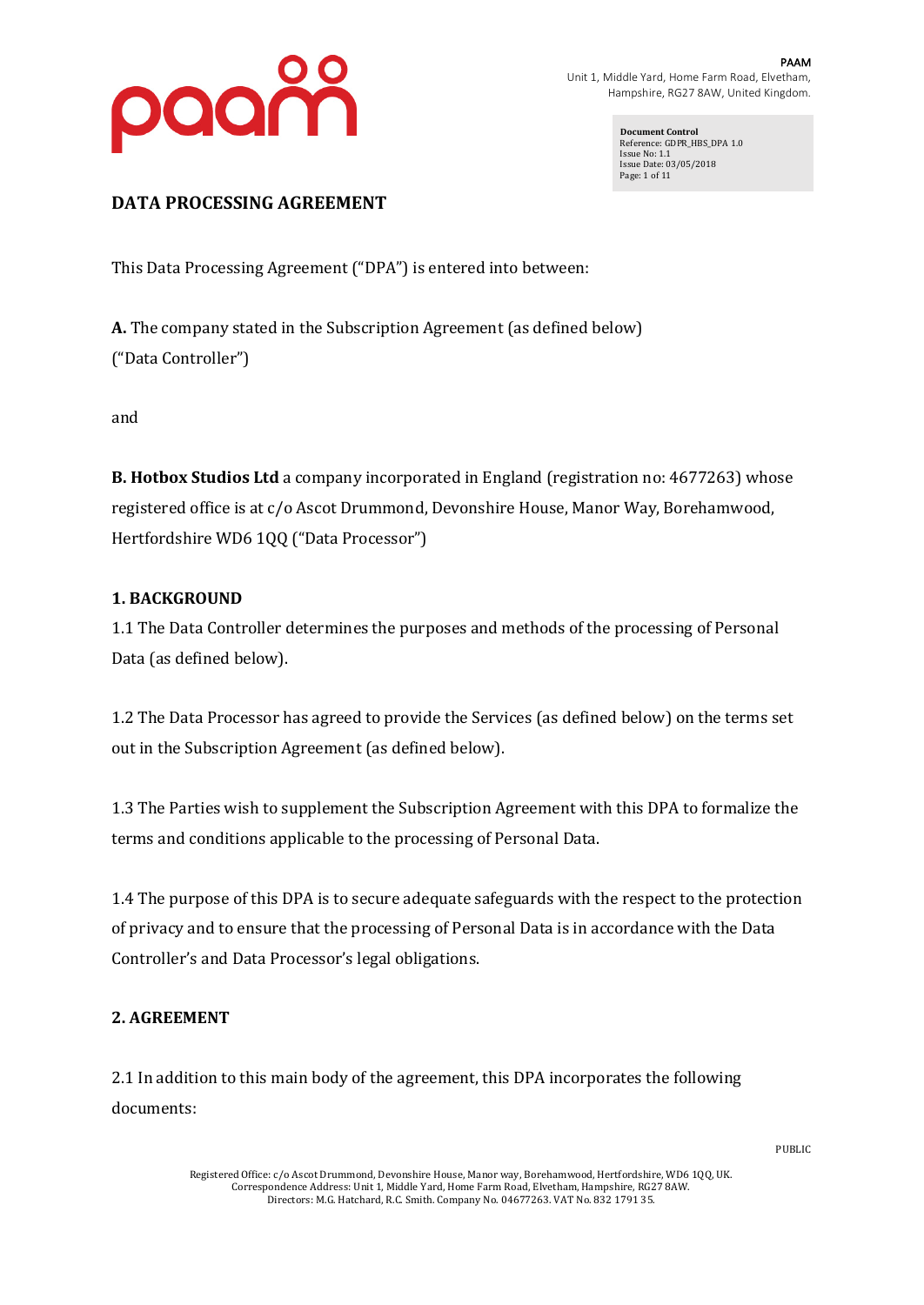

**Document Control** Reference: GDPR\_HBS\_DPA 1.0 Issue No: 1.1 Issue Date: 03/05/2018 Page: 2 of 11

# DATA PROCESSING AGREEMENT

Annex 1 Instructions for processing

2.2 In the event that any provision of this DPA is inconsistent with any term(s) of the Subscription Agreement, this DPA shall prevail.

# **3. DEFINITIONS**

3.1 For the purposes of this DPA, the expressions set out below have the following meanings:

- **Approved Purpose.** Means the processing i) required to fulfil the purpose of the Subscription Agreement or ii) as otherwise agreed between the Data Controller and the Data Processor in writing.
- Approved Territory. Means the territory or territories identified in Annex 1 where the Personal Data can be processed.
- Data Subject. Means the living individual about whom the Data Controller holds Personal Data.
- **Personal Data.** Has the same meaning as in Regulation 2016/679 of the European Parliament and the Council on the protection of natural persons with regard to the processing of personal data and on the free movement of such data, and repealing Directive 95/46/EC (General Data Protection Regulation).
- Personal Data Breach. Means any loss, destruction, damage, alteration or unauthorised access or disclosure of Personal Data or any other non-conformity with this DPA.
- **Services.** Means the services to be supplied by the Data Processor under the Subscription Agreement.

Registered Office: c/o Ascot Drummond, Devonshire House, Manor way, Borehamwood, Hertfordshire, WD6 1QQ, UK. Correspondence Address: Unit 1, Middle Yard, Home Farm Road, Elvetham, Hampshire, RG27 8AW. Directors: M.G. Hatchard, R.C. Smith. Company No. 04677263. VAT No. 832 1791 35.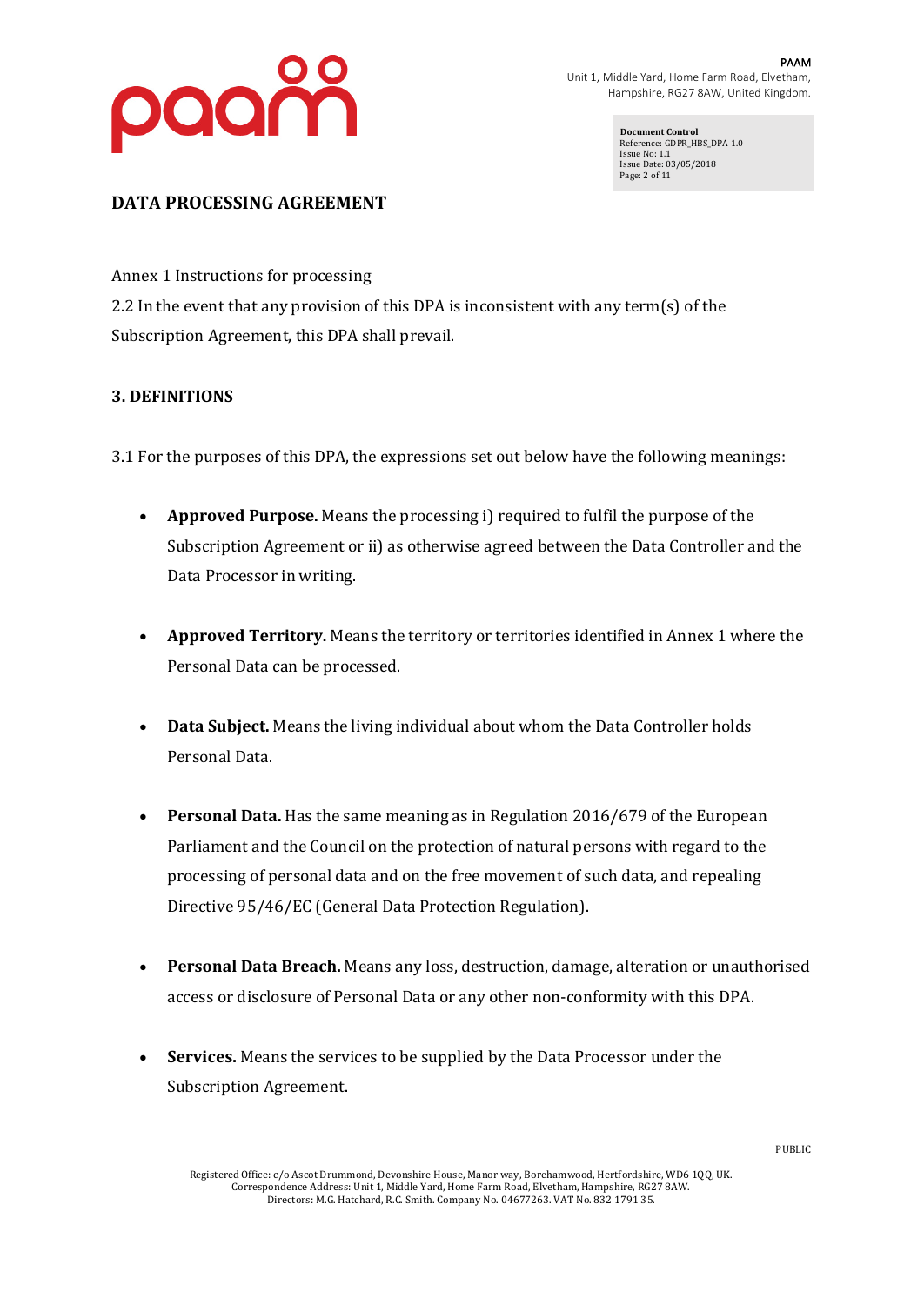

**Document Control** Reference: GDPR\_HBS\_DPA 1.0 Issue No: 1.1 Issue Date: 03/05/2018 Page: 3 of 11

### **DATA PROCESSING AGREEMENT**

- **Subscription Agreement.** Means the subscription agreement for PAAM, which becomes effective upon the Data Controller's placement of an order and the acceptance of the terms and conditions.
- Technical Contact Point. Means the parties' technical representatives identified in Annex 1.

#### **4. GENERAL**

4.1 This DPA governs the Data Processor's processing of the Personal Data it processes on behalf of the Data Controller to perform its Services under the Subscription Agreement. The Data Processor shall process the Personal Data only for the Approved Purpose and in accordance with applicable laws and this DPA.

4.2 The Data Controller retains the formal control of, and all ownership and rights to the Personal Data. The Data Processor shall have no rights in or to the Personal Data other than the non-exclusive, revocable and time limited right to process the Personal Data for the Approved Purpose.

#### **5. APPROVED PURPOSE OF PROCESSING**

5.1 The Data Processor shall process the Personal Data only for the Approved Purpose. Any processing of the Personal Data for any other purpose is strictly forbidden and will be considered a material breach of this DPA.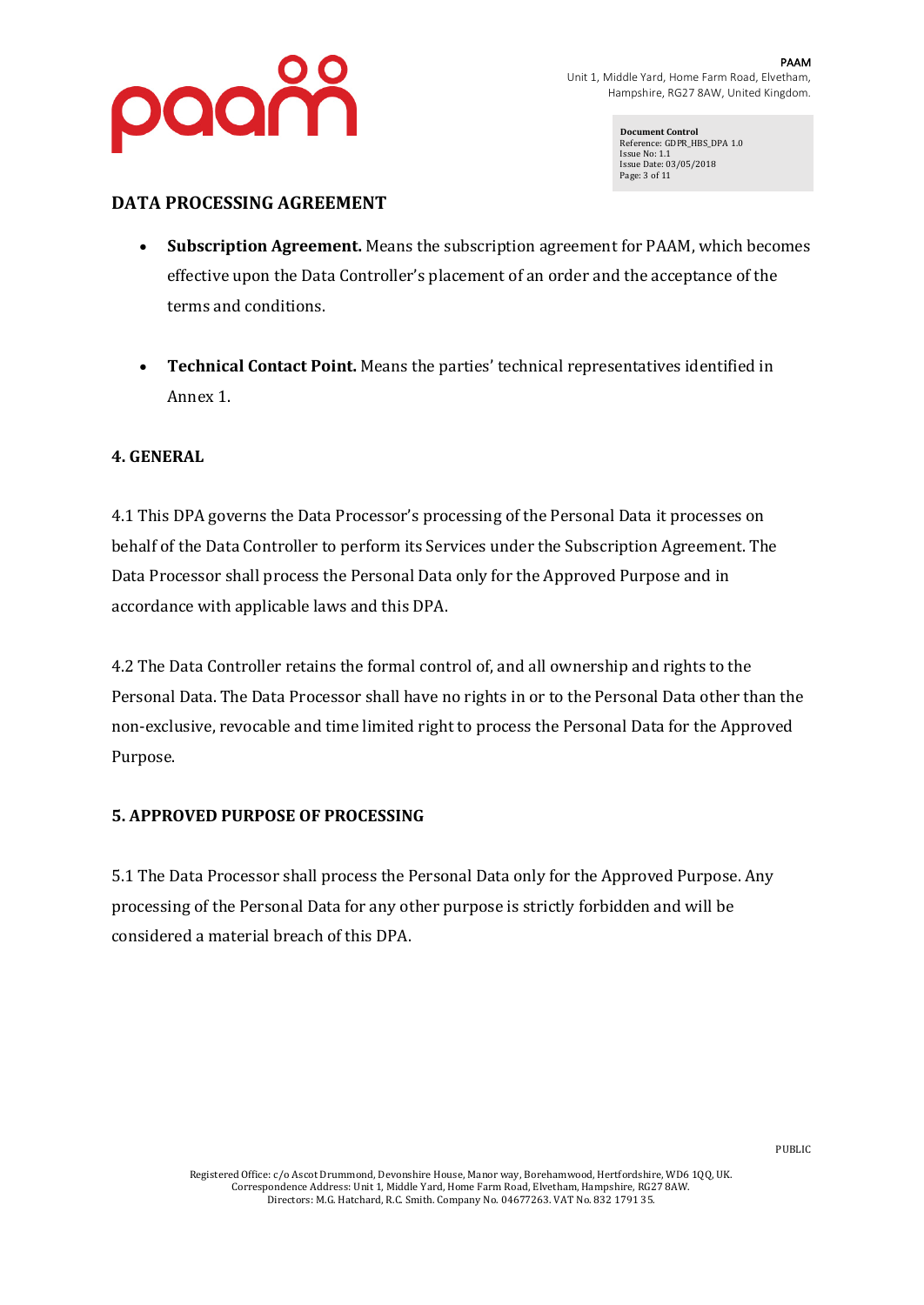

**Document Control** Reference: GDPR\_HBS\_DPA 1.0 Issue No: 1.1 Issue Date: 03/05/2018 Page: 4 of 11

### DATA PROCESSING AGREEMENT

# **6. APPROVED LOCATIONS OF PROCESSING**

6.1 The processing of the Personal Data shall only take place in technological environments controlled by the Data Controller, the Data Processor and subcontractors in the Approved Territory. For the avoidance of doubt, processing includes accessing the Personal Data from remote locations.

# **7. USE OF SUBCONTRACTORS**

7.1 The Data Controller accepts that the Date Processor is entitled to use subcontractors. The Data Processor shall ensure that any processing of the Personal Data by a subcontractor complies with the requirements set out under this DPA. This includes verifying that the security measures implemented by the subcontractor ensures at least the equivalent level of protection to that required of the Data Processor under this DPA.

7.2 The Data Processor shall ensure that a data processor agreement is entered into between the Data Processor and any subcontractor before such subcontractor processes any Personal Data.

# **8. PROCESSING OF PERSONAL DATA IN CERTAIN JURISDICTIONS**

8.1 Where the processing of Personal Data in Approved Territories does not take place

- within the European Economic Area; or
- a territory that has been designated by the European Commission as ensuring an adequate level of protection pursuant to the Data Protection Directive of 1995 (or its successor)

such processing of Personal Data shall be carried out in accordance with the applicable EU standard clauses for the transfer of Personal Data  $(EU$  Model Clauses). Prior to any processing in such territories, the Data Processor shall, as applicable, enter into and/or shall procure that the subcontractor enter into (each a "data importer" under the EU Model Clauses), the EU Model Clauses with the Data Controller ("data exporter" under the EU Model Clauses), in addition to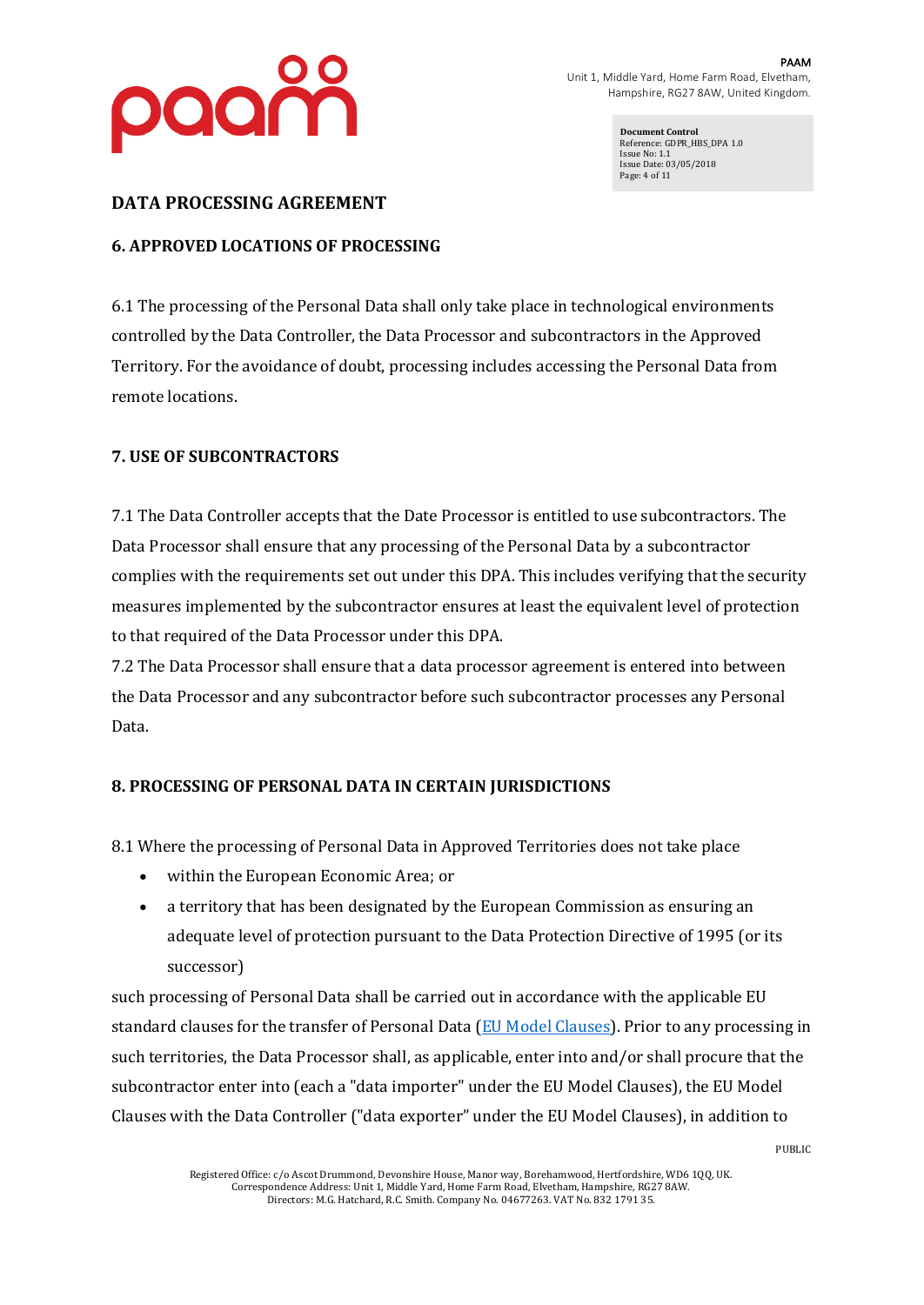

**Document Control** Reference: GDPR\_HBS\_DPA 1.0 Issue No: 1.1 Issue Date: 03/05/2018 Page: 5 of 11

# DATA PROCESSING AGREEMENT

this DPA. In case of conflict between such EU Model Clauses entered into between the parties and this DPA, the EU Model Clauses will prevail.

8.2 The Data Processor is hereby authorized by the Data Controller to enter into the EU model Clauses agreements with any relevant subcontractor on Data Controller's behalf for the above mentioned purpose and for any relevant Approved Territory.

8.3 If the Data Controller is required to submit a copy of the executed EU Model Clauses to its local Data Protection Authority, the Data Processor will submit a copy of the executed contract to Data Controller for its submission.

8.4 For the avoidance of doubt, the requirement to ensure that the subcontractors enters into a data processor agreement using the EU Model Clauses where so required under this Section 8 does not relieve the Data Processor from its obligations set out under Section 7, including the obligation to ensure that the security measures adopted by the relevant subcontractor offer at least an equivalent level of protection to the Data Controller and the Data Subjects as the requirements imposed on the Data Processor as set out in this DPA.

# **9. TECHNICAL AND ORGANIZATIONAL SECURITY MEASURES**

9.1 The Data Processor shall perform its obligations and actions under this DPA with all due skill, care and diligence.

9.2 The Data Processor shall use technical and organizational security measures appropriate to prevent the harm which might result from any unauthorized or unlawful processing, loss, destruction, damage, alternation to or disclosure of the Personal Data and having regard to the nature of the Personal Data which is to be protected.

Registered Office: c/o Ascot Drummond, Devonshire House, Manor way, Borehamwood, Hertfordshire, WD6 1QQ, UK. Correspondence Address: Unit 1, Middle Yard, Home Farm Road, Elvetham, Hampshire, RG27 8AW. Directors: M.G. Hatchard, R.C. Smith. Company No. 04677263. VAT No. 832 1791 35.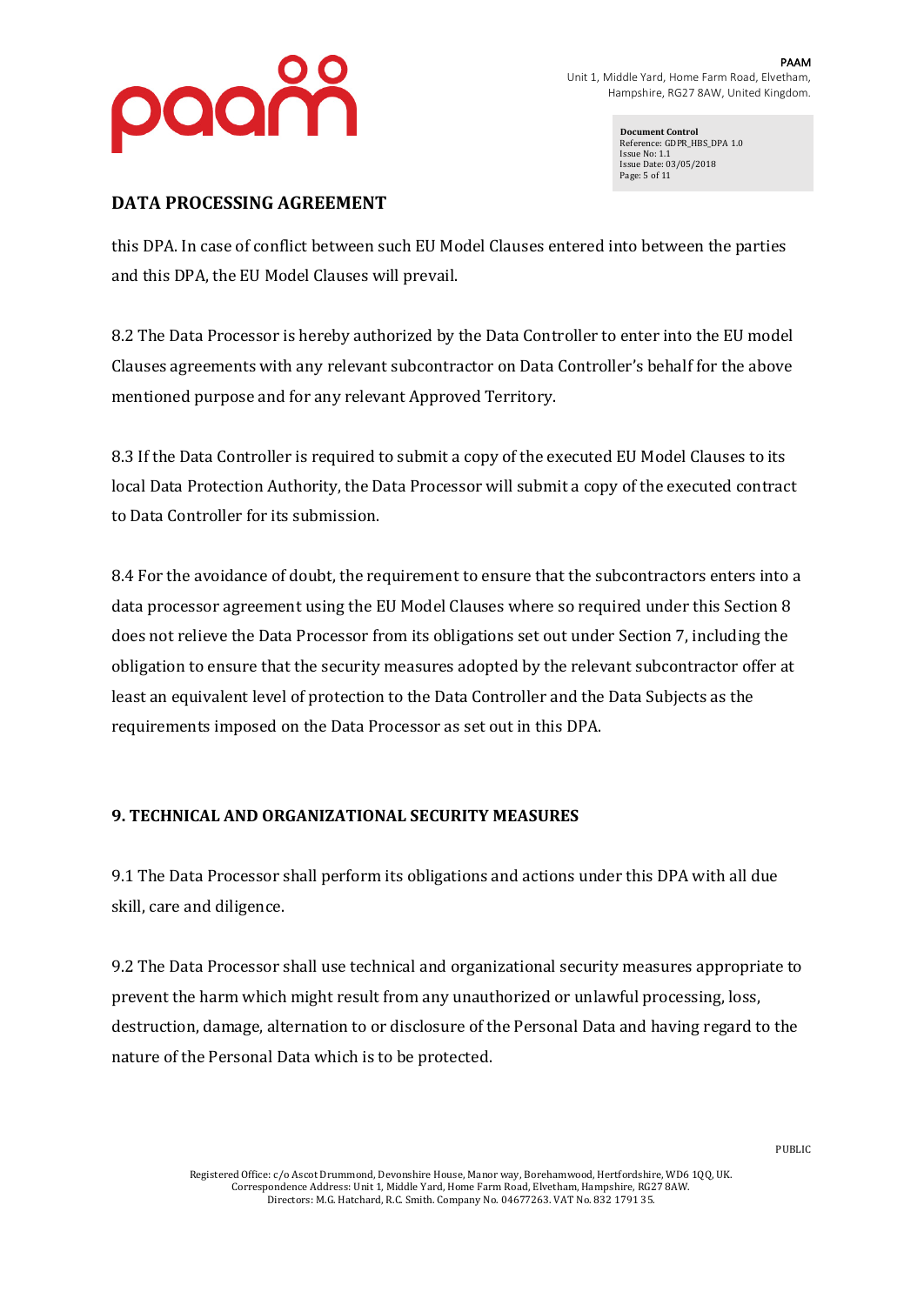

**Document Control** Reference: GDPR\_HBS\_DPA 1.0 Issue No: 1.1 Issue Date: 03/05/2018 Page: 6 of 11

### DATA PROCESSING AGREEMENT

9.3 Should the Data Processor become aware of any non-conformity with the security requirements set out above, either within its own or within the subcontractor's organization, such non-conformity shall be notified to the Data Controller in accordance with the Personal Data Breach procedure set out in Section 11.

#### **10. SECRECY**

10.1 The Data Processor shall ensure that it and its employees maintain secrecy and security about any and all Personal Data and that the Personal Data is accessed by the Data Processor's employees on a need to know basis only.

10.2 The Personal Data shall be considered as confidential information belonging to the Data Controller and/or the Data Subject and shall be subject to confidential handling in accordance with the confidentiality undertakings agreed between the parties in this DPA or elsewhere.

#### **11. NOTIFICATION OF PERSONAL DATA BREACH**

11.1 If the Data Processor becomes aware of any Personal Data Breach, the Data Processor shall without undue delay and within 24 hours at the latest, notify the Data Controller and fully cooperate to remedy the issue as soon as reasonably practicable. The notice shall contain the following information  $(i$ f available):

- description of the Personal Data Breach including; the categories and number of Data Subjects concerned; summary of the incident that caused the Personal Data Breach; date and time of the relevant incident; the categories and number of data records concerned and the nature and content of the Personal Data affected:
- description of the circumstances of the Personal Data Breach (e.g. loss, theft, copying);
- description of recommended measures to mitigate any adverse effects of the Personal Data Breach;

Registered Office: c/o Ascot Drummond, Devonshire House, Manor way, Borehamwood, Hertfordshire, WD6 1QQ, UK. Correspondence Address: Unit 1, Middle Yard, Home Farm Road, Elvetham, Hampshire, RG27 8AW. Directors: M.G. Hatchard, R.C. Smith. Company No. 04677263. VAT No. 832 1791 35.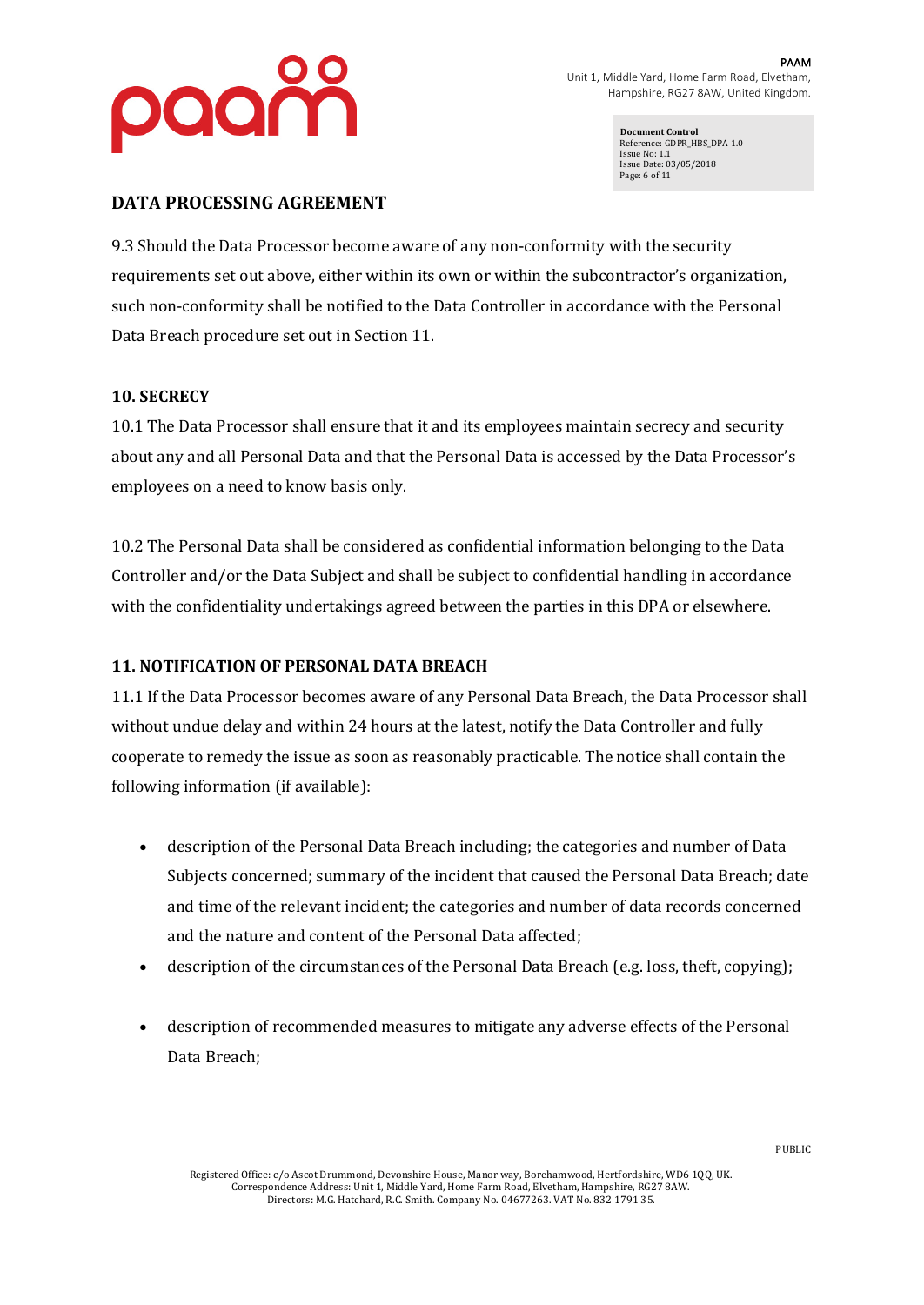

**Document Control** Reference: GDPR\_HBS\_DPA 1.0 Issue No: 1.1 Issue Date: 03/05/2018 Page: 7 of 11

# DATA PROCESSING AGREEMENT

- description of the likely consequences and potential risk that the Personal Data Breach may have towards the affected Data Subject(s); and
- description of the measures proposed or taken by the Data Processor and/or the subcontractor, as applicable, to address the Personal Data Breach.

11.2 Notice must be sent by email to the Data Controller's Technical Contact Point identified in Annex 1. The Data Processor's Technical Contact Point shall be available for expedient assistance to clarify and respond to any follow up questions that the Data Controller may have.

11.3 Depending of the nature of the Personal Data Breach the Data Controller may be obliged to make a report to the Data Protection Authority in the country it resides. The Data Processor shall, therefore, at the Data Controller's request, provide any other information reasonably requested by the Data Controller to comply with the relevant data protection regulation and/or inquiries from the Data Protection Authority.

#### **12. OTHER NOTIFICATIONS**

12.1 The Data Processor shall:

- without undue delay and in writing, notify the Data Controller of any planned changes in the technical, organisational or financial aspects of the Data Processor's provision of the Services or the organisation of the Data Processor or its subcontractors and which might have an adverse effect on the Data Processor's or its subcontractors' ability or willingness to process the Personal Data in accordance with the instructions of the Data Controller or the requirements set out in this DPA.
- within five  $(5)$  calendar days and in writing, notify the Data Controller if it receives:  $(i)$  a request from a Data Subject to have access to that person's Personal Data; or (ii) a complaint or request relating to the Data Controller's and/or its customers' obligations

Registered Office: c/o Ascot Drummond, Devonshire House, Manor way, Borehamwood, Hertfordshire, WD6 1QQ, UK. Correspondence Address: Unit 1, Middle Yard, Home Farm Road, Elvetham, Hampshire, RG27 8AW. Directors: M.G. Hatchard, R.C. Smith. Company No. 04677263. VAT No. 832 1791 35.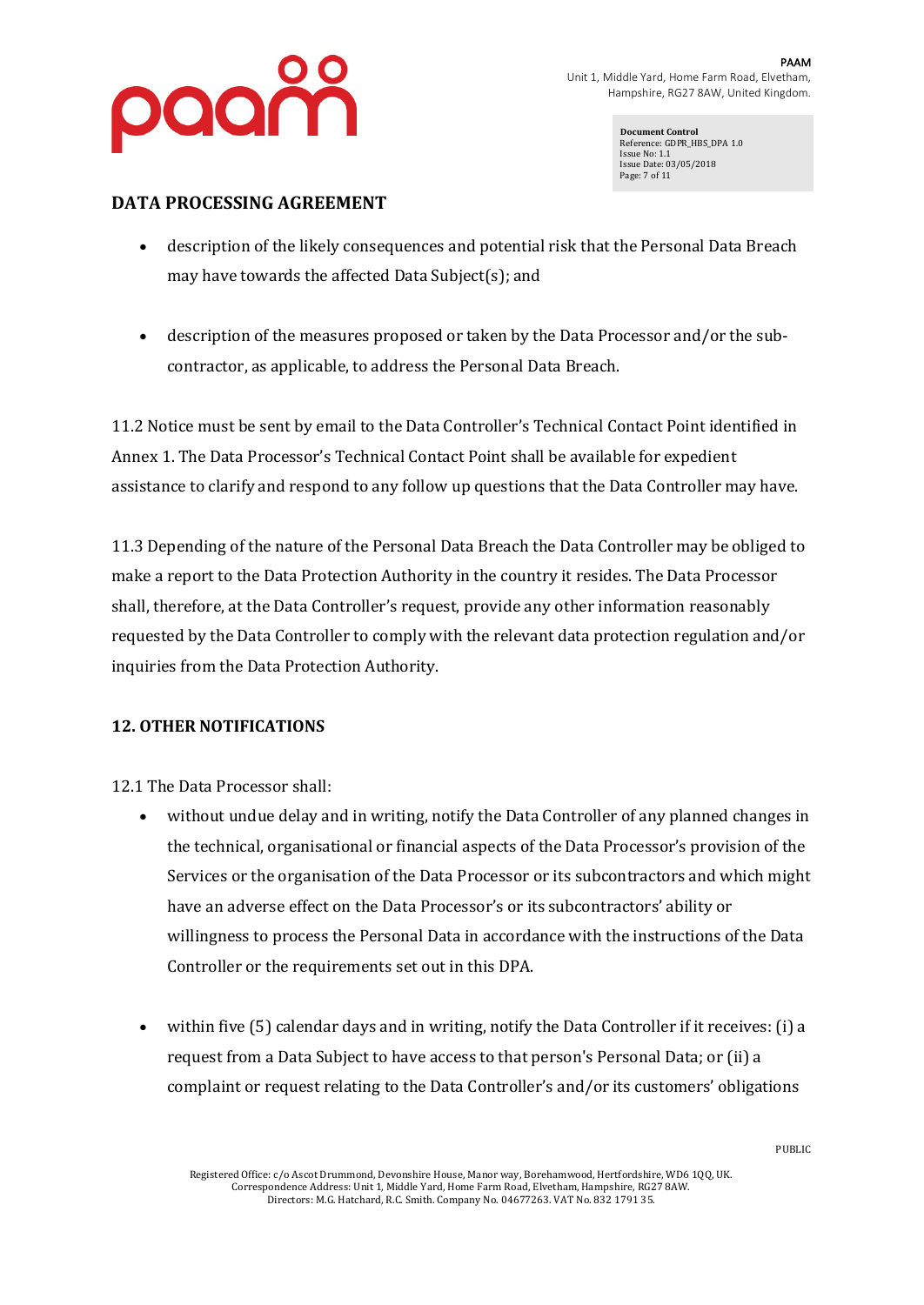

**Document Control** Reference: GDPR\_HBS\_DPA 1.0 Issue No: 1.1 Issue Date: 03/05/2018 Page: 8 of 11

### DATA PROCESSING AGREEMENT

under relevant data protection laws.

• without undue delay, notify the Data Controller if it receives a request from the competent data protection authority or other competent governmental body requiring the Data Processor or any of its subcontractors to grant the data protection authority or other applicable governmental body access to Personal Data. Such notice shall wherever possible, and to the extent permitted by applicable laws, be given prior to any disclosure by the Data Processor.

12.2 If the Data Processor is required or requested by any law, regulation, or government or regulatory body to retain any documents or materials that it would otherwise be required to return or destroy under Section 14, it shall, to the extent permitted by law, notify the Data Controller in writing of that retention, giving details of the documents or materials that it must retain. The Data Processor shall not be in breach of Section 14 with respect to the retained documents or materials; however Section 10 shall continue to apply to them.

12.3 Any notifications shall be deemed to be delivered when submitted via email to the Data Controller's Technical Contact Point. The Data Processor's Technical Contact Point shall be available for expedient assistance to clarify and respond to any follow up questions that the Data Controller might have.

#### **13. BREACH OF AGREEMENT**

13.1 The Data Processor shall ensure that any material breach is remedied as soon as possible.

13.2 Notwithstanding the above, the Data Controller can with immediate effect instruct the Data Processor to suspend or terminate any further processing of the Personal Data upon the occurrence of any material breach of this DPA.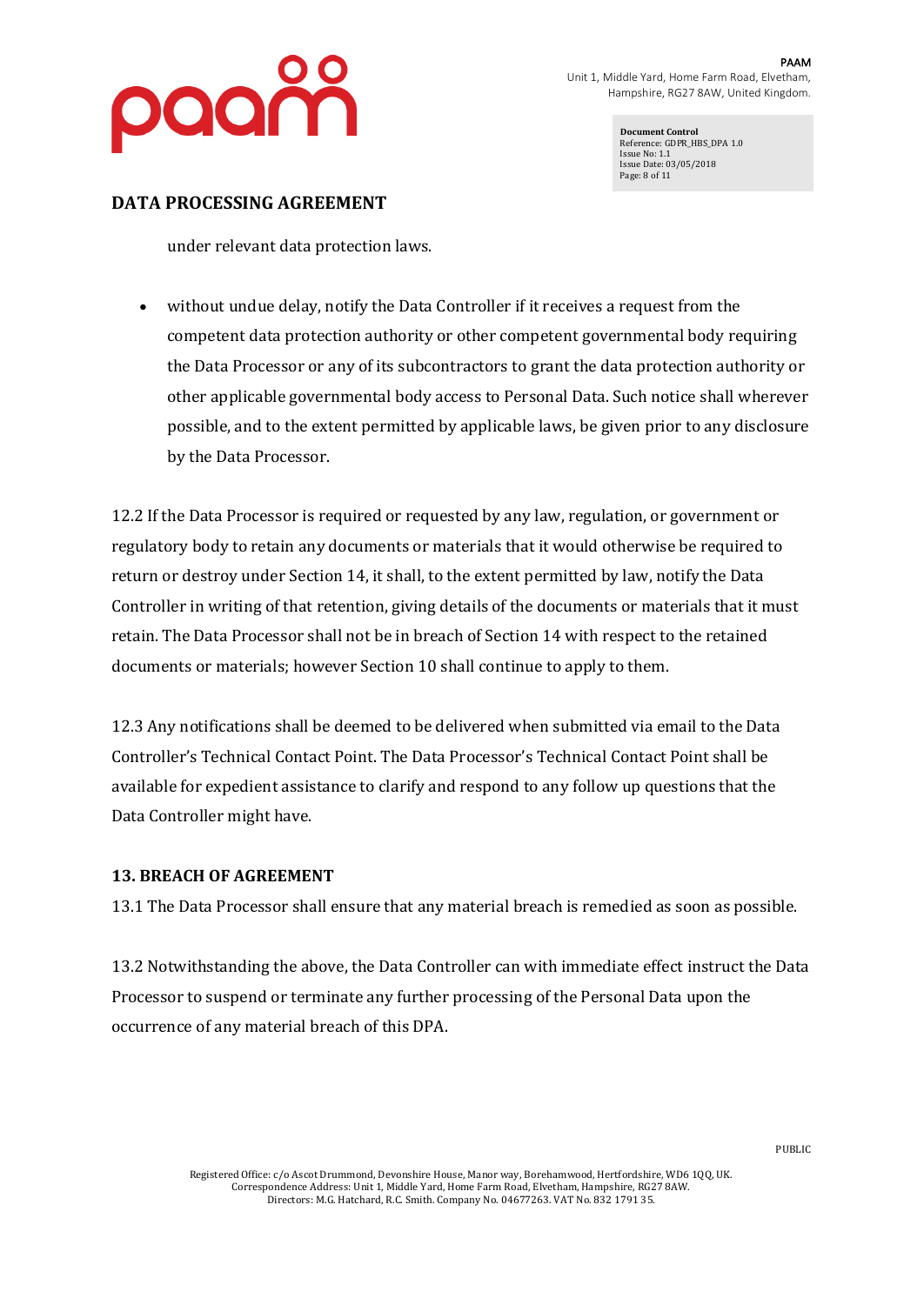

**Document Control** Reference: GDPR\_HBS\_DPA 1.0 Issue No: 1.1 Issue Date: 03/05/2018 Page: 9 of 11

### DATA PROCESSING AGREEMENT

# **14. OBLIGATION TO DELETE DATA**

14.1 Personal Data shall not be stored for a longer period than it is necessary to carry out the original purpose for the processing.

14.2 The application permits the Data Controller to migrate Personal Data held by the application and the Data Controller agrees to migrate any and all Personal Data prior to termination of the Subscription Agreement. The Data Processor shall use reasonable commercial endeavors to permit the Data Controller to use the migrate function until expiry of the Subscription Agreement. Where the Subscription Agreement is terminated with immediate effect due to the Data Controller's breach of this DPA, the Data Processor shall use reasonable commercial endeavors to permit the Data Controller to use the migrate function in the period of 10 days after such termination.

14.3 The Data Processor is not obligated to store any of the Data Controller's Personal Data after expiry of the Subscription Agreement. The Data Processor shall no later than 30 days after expiry of the Subscription Agreement effectively delete all Personal Data. For the purposes of this provision to effectively delete shall mean that the data is deleted in accordance with best practice industry standards so that Personal Data cannot be reconstructed using any known technology.

14.4 Without limiting the aforementioned, at any given time during the term of this DPA the Data Processor shall effectively delete Personal Data to the extent requested by the Data Controller's Technical Contact Point or as stated in Annex 1.

#### **15. TERM**

15.1 This DPA is entered into when the Data Controller accepts this DPA. The acceptance of this DPA is made in connection with the Data Controller's acceptance of the Subscription Agreement. However, the provisions of this DPA will not become applicable before 25 May 2018. This DPA will remain in force until termination of the Subscription Agreement.

Registered Office: c/o Ascot Drummond, Devonshire House, Manor way, Borehamwood, Hertfordshire, WD6 1QQ, UK. Correspondence Address: Unit 1, Middle Yard, Home Farm Road, Elvetham, Hampshire, RG27 8AW. Directors: M.G. Hatchard, R.C. Smith. Company No. 04677263. VAT No. 832 1791 35.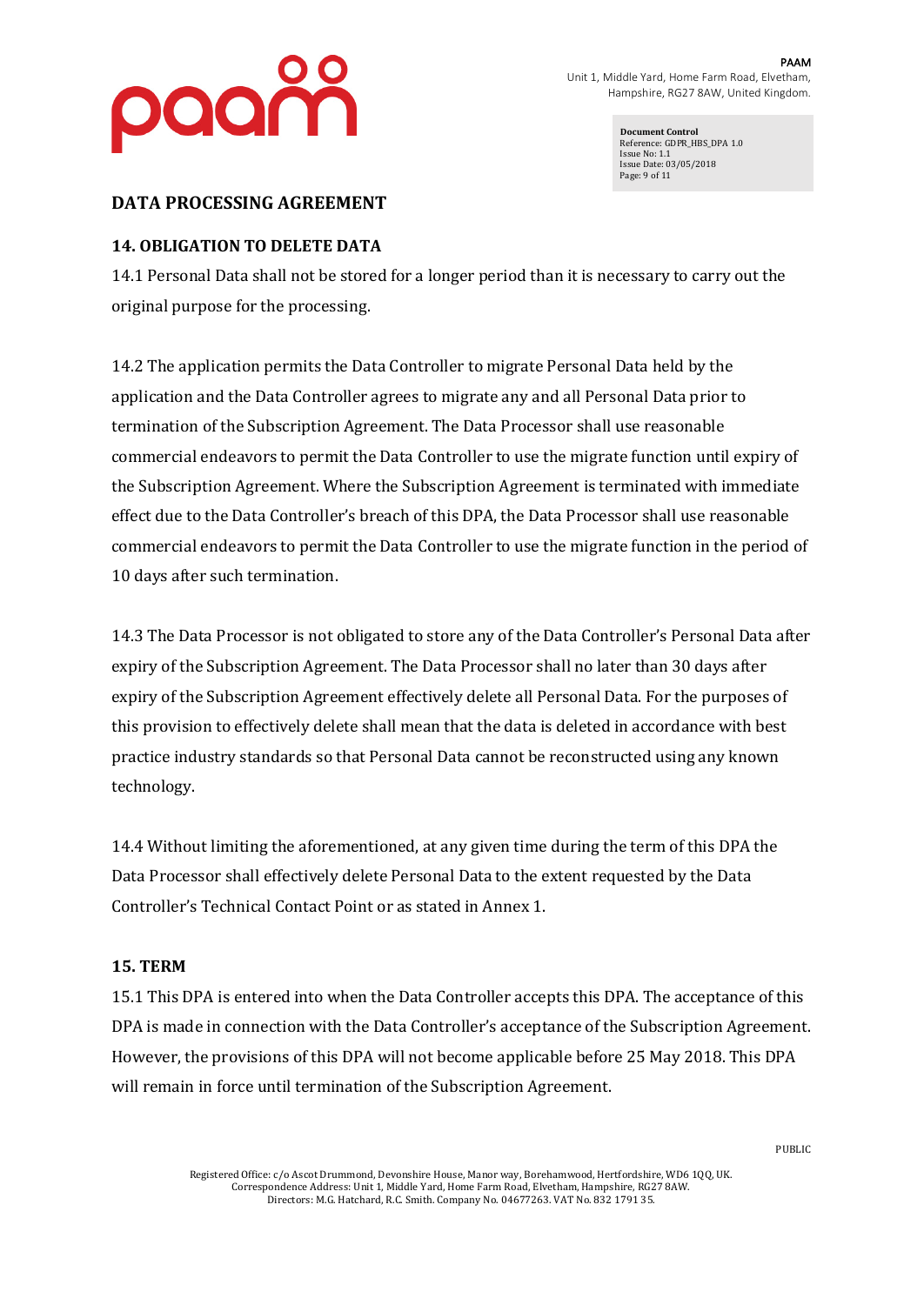

**Document Control** Reference: GDPR\_HBS\_DPA 1.0 Issue No: 1.1 Issue Date: 03/05/2018 Page: 10 of 11

#### **DATA PROCESSING AGREEMENT**

# **16. SURVIVAL OF CLAUSES**

16.1 Any provision of this DPA that expressly or by implication is intended to come into or continue in force on or after termination of this DPA shall remain in full force and effect. 16.2 To the extent the Data Controller needs to respond to enquiries from Data Protection Authorities or Data Subjects concerning how Personal Data has been processed under the Subscription Agreement and this DPA, the Data Processor shall provide necessary assistance also after the expiry of this DPA.

16.3 For the avoidance of doubt the secrecy and security obligations set out in Section 10 herein, including the employees', consultants' etc. obligation to keep Personal Data secret, shall survive the expiry or termination of this DPA.

#### **17. CHOICE OF LAW AND DISPUTE RESOLUTION**

17.1 This DPA shall be governed and construed in accordance with the law of the United Kingdom. Any dispute, controversy or claim arising out of or in connection with this DPA shall be subject to the exclusive and final jurisdiction of the courts of the United Kingdom.

17.2 In the event that the Data Controller is located in a jurisdiction where judgments rendered by the above mentioned courts cannot be enforced, any dispute, controversy or claim arising out of or in connection with this DPA shall be exclusively and finally settled by arbitration in accordance with the Arbitration Rules of Chartered Institute of Arbitration. The arbitral tribunal shall be composed of one arbitrator, who shall be appointed in accordance with the above arbitration rules. The language to be used in the arbitral proceedings shall be English.

# **ANNEX 1 – INSTRUCTIONS FOR PROCESSING**

# **Personal Data to be processed**

Categories of Personal Data to be processed under this DPA includes the following categories of data: